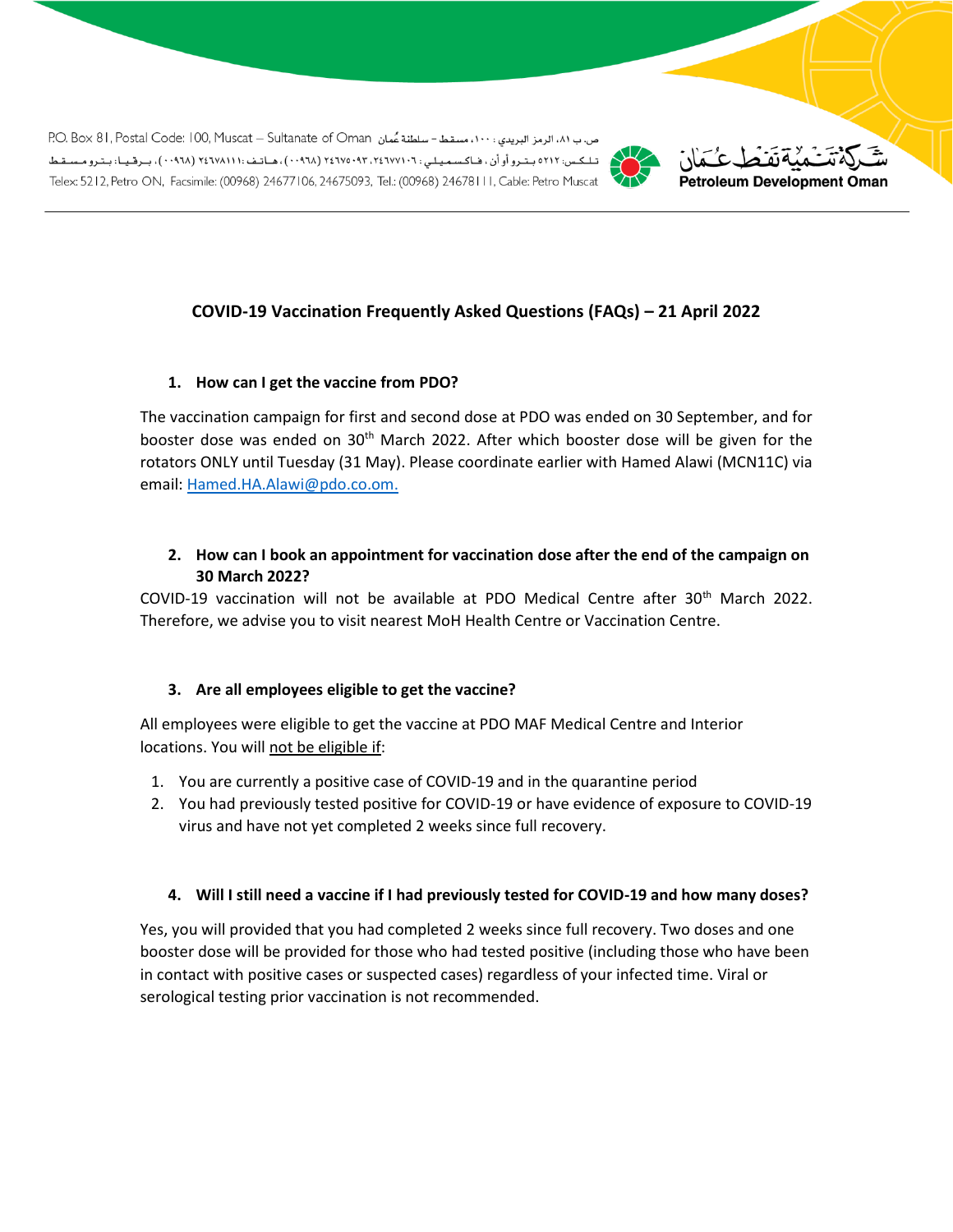ص. ب ٨١، الرمز البريدي : ١٠٠، مسقط- سلطنة عُمان P.O. Box 81, Postal Code: 100, Muscat – Sultanate of Oman تلكس: ٥٢١٢ بتروأوأن ، فـاكسميلي : ٦٠ ٢٤٦٧٧٠٩٢ (٠٠٩٦٨) ، هـاتـف : ( ٢٤٦٧٨١١١ (٠٠٩٦٨) ، بـرقـيـا: بـتـرومـسـقـط Telex: 5212, Petro ON, Facsimile: (00968) 24677106, 24675093, Tel.: (00968) 24678111, Cable: Petro Muscat



## **5. Once I've had the second dose of the vaccine, when can I expect to receive the booster or third dose?**

You can expect to receive the booster and third dose 3 months after getting the second dose.

#### **6. If I took the first dose of the vaccine then I got the infection, can I take the second dose and when?**

Yes, it can be given at the scheduled date if the patient is asymptomatic (2 weeks after test results). For symptomatic patients who are on treatment, the second dose can be given 2 weeks after full recovery. This also will be applicable for booster and third dose.

## **7. If I am an Interior-based employee, will I have to travel to the MAF Medical Centre to get the vaccine or will it be offered in the Interior?**

Vaccination will be given in medical centres at the Interior when conditions allow. Interior employees on rest days can get booster dose 3 months after getting second dose from the MAF Medical Centre during working days as per announcement in the corporate communication. Note: COVID-19 vaccination will not be available at PDO Medical Centre after 30<sup>th</sup> March 2022, except for the rotators and it will be ended on 31 May 2022.

#### **8. Should I get the vaccine if I am breastfeeding?**

Yes, if you are among the target groups and have no other contraindications to vaccination. It is not recommended to stop breastfeeding when taking the vaccine.

#### **9. Can I get vaccinated if I am pregnant?**

Pregnant women at risk of COVID-19 disease can receive the vaccination at any stage of the pregnancy.

#### **10. Can the vaccine be given to women planning to become pregnant?**

Yes, if they are among the target groups and have no other contraindications to vaccination. There is no need to leave any time between taking the vaccine and getting pregnant.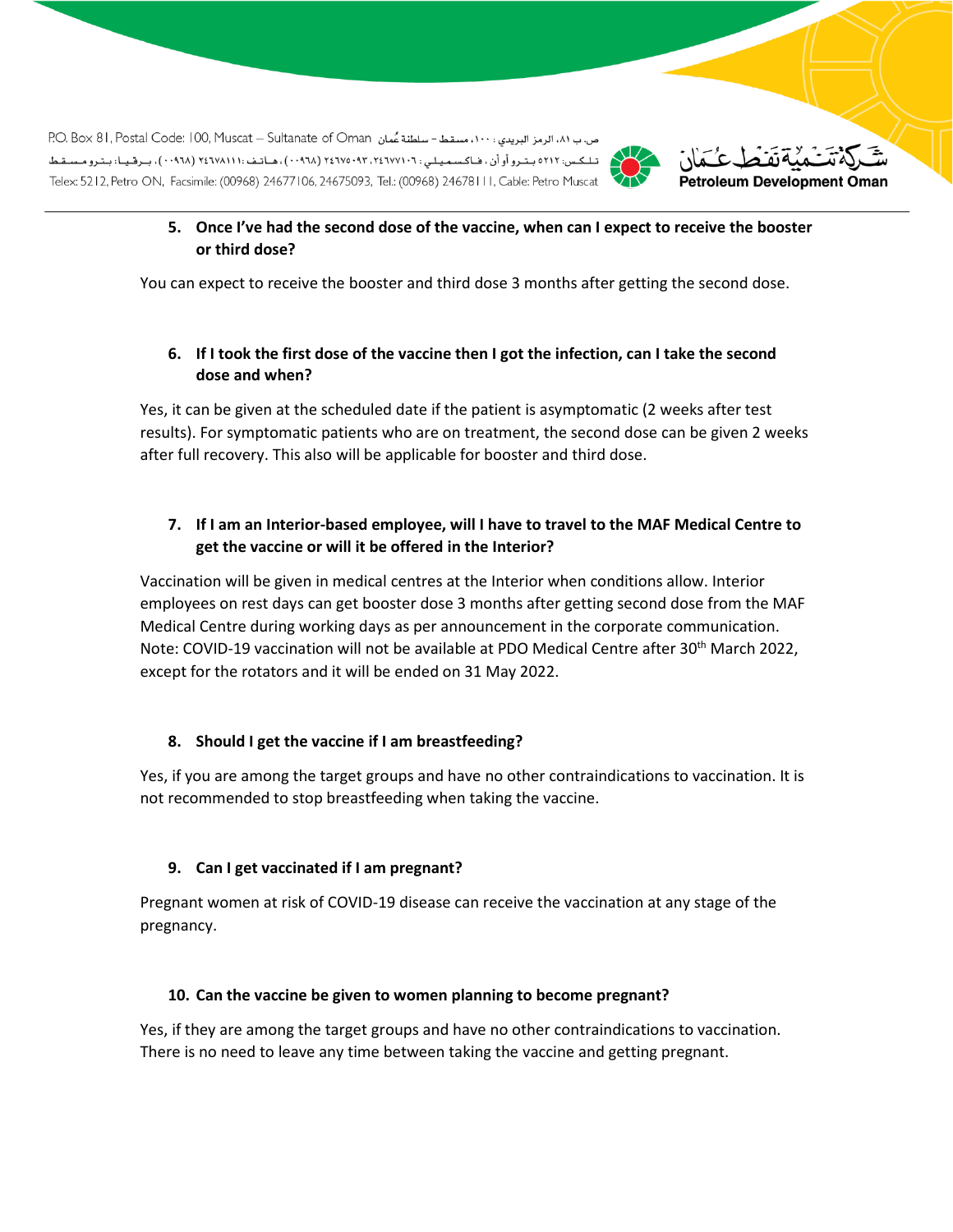ص. ب ٨١، الرمز البريدي : ١٠٠، مسقط- سلطنة عُمان P.O. Box 81, Postal Code: 100, Muscat – Sultanate of Oman تلكس: ٥٢١٢ بتروأوأن ، فـاكسميلي : ٦٠ ٢٤٦٧٧٠٩٢ (٠٠٩٦٨) ، هـاتـف : ( ٢٤٦٧٨١١١ (٠٠٩٦٨) ، بـرقـيـا: بـتـرومـسـقـط Telex: 5212, Petro ON, Facsimile: (00968) 24677106, 24675093, Tel.: (00968) 24678111, Cable: Petro Muscat





## **11. Whom should I contact if I have any medical enquiries related covid-19 vaccination?**

Please notify Hamed Alawi (MCN11C) via email: [Hamed.HA.Alawi@pdo.co.om](mailto:Hamed.HA.Alawi@pdo.co.om) or send an e-mail to [MedicalCommunications@pdo.co.om.](mailto:MedicalCommunications@pdo.co.om)

#### **12. What should I do if I am on authorised unpaid or maternity leave?**

You are still eligible to get the vaccine, provided that you meet the conditions set out above, and should book your slot through vaccination appointment online tool.

#### **13. Which type of vaccine is PDO clinic providing?**

The main vaccine was provided by PDO is Pfizer. AstraZeneca was also provided initially as well for those who have already received an AstraZeneca first dose from PDO medical center. A booster or third dose of Pfizer-BioNTech will be given regardless of the type of vaccine you have previously received.

#### **14. Will the vaccine be offered to eligible dependents of PDO employees?**

The last day for employees' spouses to receive the vaccination from PDO MAF clinic was 12 August 2021. Family members are advised to approach MOH approved health and vaccination centres. We advise you to follow official publications on vaccination from the MOH accounts on social media as follows:

- Twitter, Instagram and YouTube: Omanimoh
- Facebook: OmanHealth
- MOH website[: www.moh.gov.om](http://www.moh.gov.om/)
- MOH call center: 24441999

#### **15. Will the vaccine be offered to employee children or any other family members?**

PDO will not support the vaccination of employee children and other family members. However, the vaccine is now available in many private medical institutions or through government health institutions. Please note that PDO will not reimburse the cost of vaccination.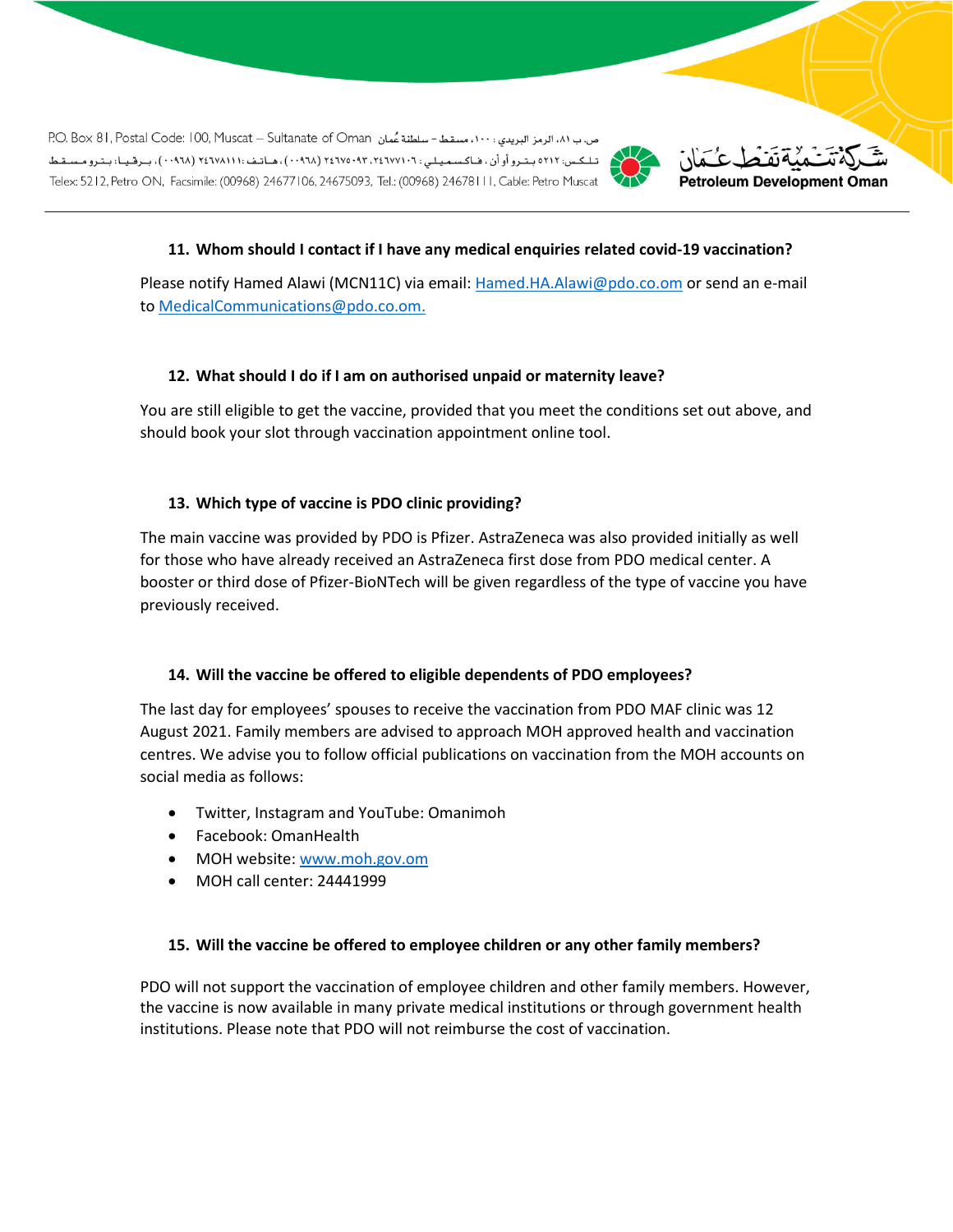ص.ب ٨١، الرمز البريدي : ١٠٠، مسقط - سلطنة عُمان RO. Box 81, Postal Code: 100, Muscat - Sultanate of Oman تلكس: ٥٢١٢ بتروأوأن ، فـاكسميلي : ٦٠ ٢٤٦٧٧٠٩٢ (٠٠٩٦٨) ، هـاتـف : ( ٢٤٦٧٨١١١ (٠٠٩٦٨) ، بـرقـيـا: بـتـرومـسـقـط Telex: 5212, Petro ON, Facsimile: (00968) 24677106, 24675093, Tel.: (00968) 24678111, Cable: Petro Muscat



# Petroleum Development Oman

#### **16. Will the vaccine be offered to PDO pensioners?**

PDO pensioners and their spouses (including spouses of pensioners who have passed away) were offered the vaccine in many vaccination phases and the last date was 12 August 2021.

#### **17. Will PDO be providing the vaccine to contractors?**

No. Contractors should approach the MOH or OPAL to obtain the vaccine for their staff.

## **18. Will PDO reimburse the cost of the vaccine for staff who purchase it externally through private clinics or from their base country?**

No, PDO will not reimburse the cost of the vaccine in those circumstances.

## **19. Is there any exemption from the government quarantine on return to Oman for expatriate employees returning from overseas who have received both the first and second vaccine shots?**

Please refer to the latest supreme committee and **CAA Circular** for further updated details for your entry to Oman, including updates to PCR testing, vaccination and quarantine requirements.

# **20. Is there any support for expatriate employees who wish to take the vaccine while in the base country?**

It is expected that expatriate employees access vaccines locally and in line with the government's vaccine programme. Expatriate employees who choose to travel to their base country to obtain their vaccines will not be granted any additional leave to accommodate travel nor be reimbursed the cost of the vaccine.

## **21. Will the PDO medical team provide the booster dose if I receive the second dose in my base country?**

**Vaccine registered in Oman:** Yes. If a person received the second dose of a vaccine registered in Oman in another country, the booster or third dose of Pfizer-BioNTech will be given, however no vaccination will be given after 30<sup>th</sup> March 2022.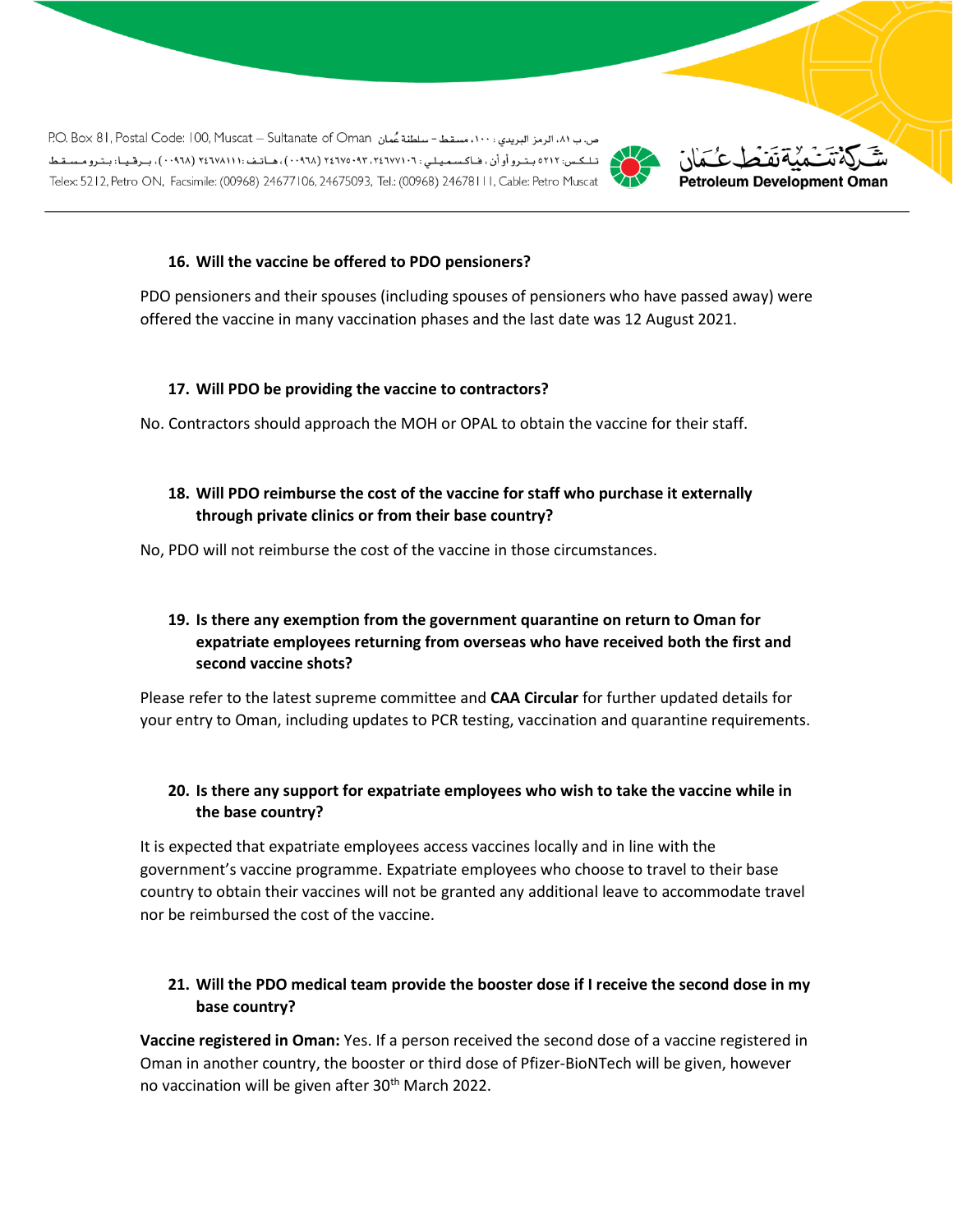ص.ب ٨١، الرمز البريدي : ١٠٠، مسقط - سلطنة عُمان RO. Box 81, Postal Code: 100, Muscat - Sultanate of Oman تـلـكـس: ٥٢١٢ بـتـرو أو أن ، فـاكـسـمـيـلـي : ٢ ٢٤٦٧٧٠٩٢ (٠٠٩٦٨) ، ٢٤٦٧٨١١١) ، مـاتـف : ( ٢٤٦٧٨١١) ، بـرقـيـا: بـتـرو مـسـقـط Telex: 5212, Petro ON, Facsimile: (00968) 24677106, 24675093, Tel.: (00968) 24678111, Cable: Petro Muscat





## **22. I am set for final departure shortly. Will PDO provide the booster dose of the vaccine?**

Yes, PDO will still offer you the booster dose of the vaccine as per your scheduled date and time, however no vaccination will be given after 30<sup>th</sup> March 2022

#### **23. Will there be any implications for refusing to receive the vaccine?**

In line with the latest Supreme Committee requirements for vaccination of staff attending the workplace, please note that going forward all staff and contractors coming to the Coastal or interior must receive two dose of vaccine.

#### **24. Can other vaccines be given before or after doses of COVID-19 vaccines?**

Yes. Other vaccines can be administered at least 2 weeks before or after the dose of the COVID-19 vaccine. (Example: The seasonal flu vaccine dose may be administered at least 2 weeks before or 2 weeks after any dose of COVID-19 vaccination).

## **25. What can I do if my vaccination certificate or first or second or booster dose are not showing in the Tarassud+ app or if I face any other problems with the app?**

First try to delete the Tarassud+ app and reinstall. If the problem still persists, then you have to write an email to Hamed Alawi (MCN11C): [Hamed.HA.Alawi@pdo.co.om,](mailto:Hamed.HA.Alawi@pdo.co.om) stating what the problem is and providing the following information:

- Full name and ID number
- Date of Birth
- Registered mobile number
- Dates of taking first and second dose.

**Note:** In the updated Tarassud+ app, you can add now your passport number and view other's vaccination certificate through the link case option. We urge you to download your vaccination certificate to your phone or print it in advance, to avoid any technical issues with accessing the same through the app.

The Medical team should only be contacted for urgent issues and during normal working hours.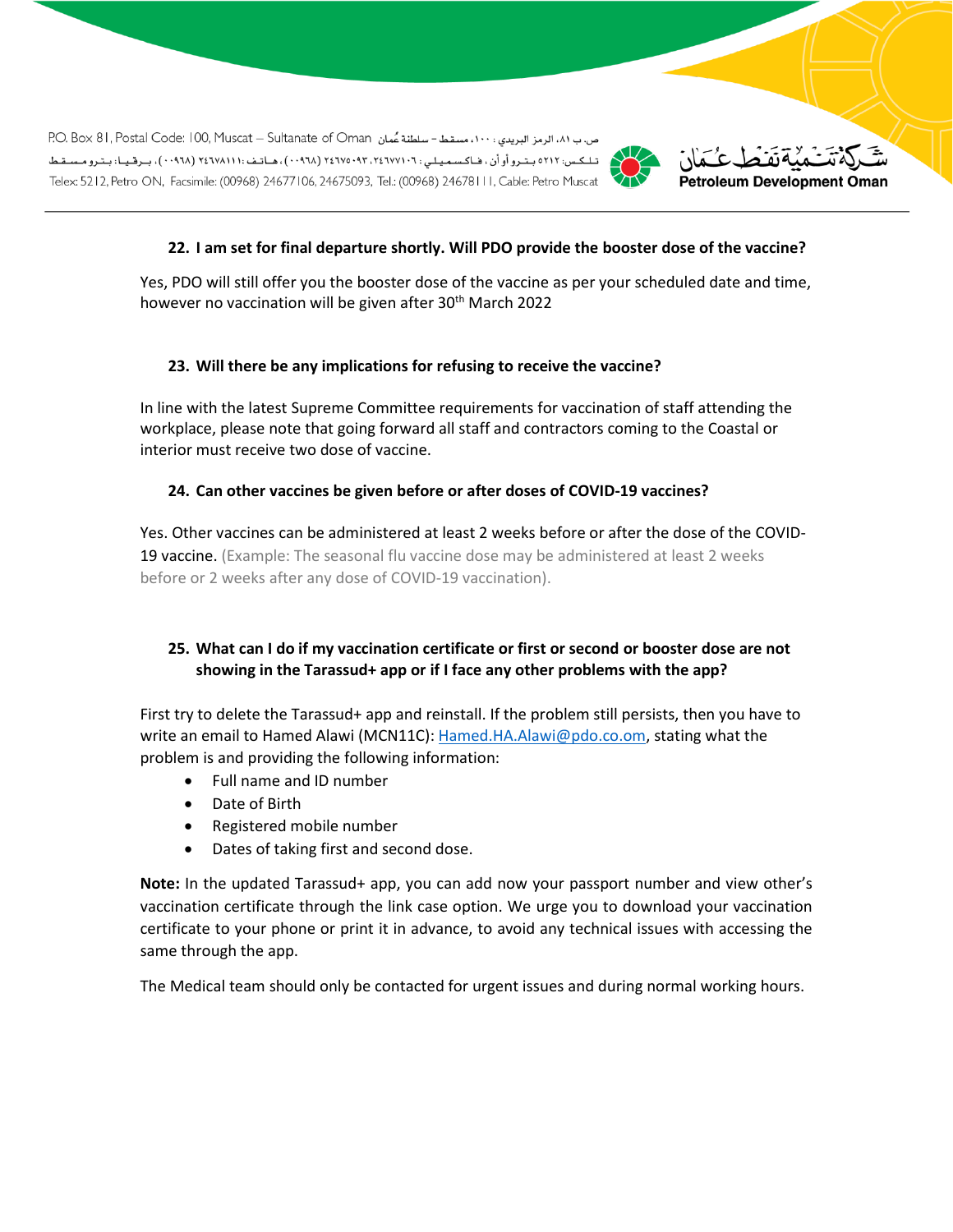ص.ب ٨١، الرمز البريدي: ١٠٠، مسقط - سلطنة عُمان P.O. Box 81, Postal Code: 100, Muscat - Sultanate of Oman تىلكىس: ٥٢١٢ بىتىرو أو أن ، فاكسىميلى : ٢٤٦٧٥٠٩٢ ، ٢٤٦٧٥٠٩٢ (٩٦٨٠) ، هـاتـف : ١٠٠٧٨١١١ (٢٠٩٦٨) ، بـرقـيـا: بـتـرو مـسـقـط Telex: 5212, Petro ON, Facsimile: (00968) 24677106, 24675093, Tel.: (00968) 24678111, Cable: Petro Muscat





## **26. What vaccines are available and approved by the Sultanate of Oman? What's the difference between the two?**

| Vaccines approved by the Sultanate:                                              |                                         | Vaccines approved in the Sultanate: |                                 |  |
|----------------------------------------------------------------------------------|-----------------------------------------|-------------------------------------|---------------------------------|--|
| Two doses with minimum of 14 days interval                                       |                                         | One dose vaccine                    |                                 |  |
|                                                                                  |                                         |                                     |                                 |  |
| 1.                                                                               | AstraZeneca (Vaxzevria, Covishield)     | 1.                                  | Johnson & Johnson (Ad26.COV2.S) |  |
| 2.                                                                               | Pfizer-BioNTech (Comirnaty)             | 2.                                  | Sputnik Lite                    |  |
| 3.                                                                               | Moderna (Spikevax or Takeda Japan)      |                                     |                                 |  |
| 4.                                                                               | Sinopharm (Beijing) (Covilo)            |                                     |                                 |  |
| 5.                                                                               | Sinovac (CoronaVac)                     |                                     |                                 |  |
| 6.                                                                               | <b>Bharat Biotech (Covaxin)</b>         |                                     |                                 |  |
| 7.                                                                               | CanSinoBio (Convidecia)                 |                                     |                                 |  |
| 8.                                                                               | Novavax (Nuvaxovid) (Covovax)           |                                     |                                 |  |
| 9.                                                                               | Gamaleya Research Institute (Sputnik V) |                                     |                                 |  |
| <b>Notice:</b>                                                                   |                                         |                                     |                                 |  |
| This list is subject to update from time to time as recommended by international |                                         |                                     |                                 |  |
|                                                                                  | organisations                           |                                     |                                 |  |

## **27. May I enter the Sultanate if I took one or two doses of a vaccine that is not approved or not available in the Sultanate?**

Yes. For more information, please consult Hamed Alawi (MCN11C) via email: [Hamed.HA.Alawi@pdo.co.om.](mailto:Hamed.HA.Alawi@pdo.co.om)

**Note:** This is subject to the Supreme Committee decisions, so we urge you to keep following the new updates regularly.

# **28. If I took a first dose of an approved vaccine outside the Sultanate, can I receive the second dose from another approved vaccine?**

Recent studies have shown that this can only be applied to those who have taken AstraZeneca and Moderna vaccine as a first dose can receive Pfizer as the second dose or third dose or booster dose. The opposite is not allowed.